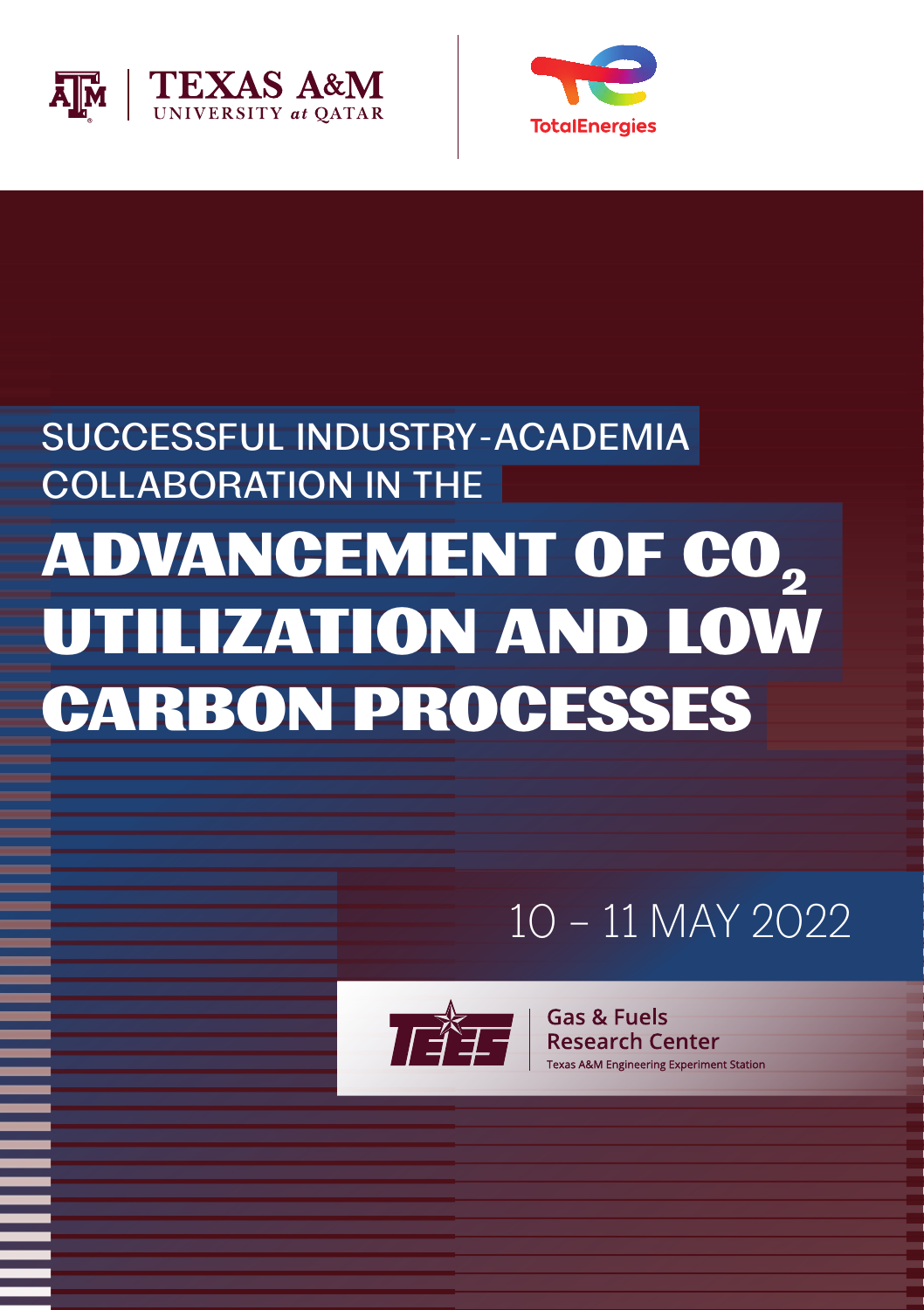# TAMUQ-**TotalEnergies** Workshop

#### Successful Industry-Academia Collaboration in the **Advancement of CO<sub>2</sub> Utilization** & Low Carbon Processes

#### Tuesday, 10 May 2022

| $12 - 1$ p.m.                                                                      | Lunch in VIP Majlis (invited visitors)<br><b>Texas A&amp;M University at Qatar</b>                                                                                                                                                           |
|------------------------------------------------------------------------------------|----------------------------------------------------------------------------------------------------------------------------------------------------------------------------------------------------------------------------------------------|
| $1 - 2:30$ p.m.                                                                    | <b>Tour of TAMUQ Labs</b>                                                                                                                                                                                                                    |
| <b>Workshop Technical Program</b><br>Room: Al Mukhtassar 2, The Ritz-Carlton, Doha |                                                                                                                                                                                                                                              |
| $4 - 4:10$ p.m.                                                                    | Welcome from Dr. Hassan S. Bazzi                                                                                                                                                                                                             |
| $4:10 - 4:50$ p.m.                                                                 | <b>Plenary Speaker</b>                                                                                                                                                                                                                       |
|                                                                                    | Dr. Tobin Marks<br>Vladimir N. Ipatieff Professor of Catalytic<br>Chemistry and Professor of Materials Science and<br>Engineering, Northwestern University<br>"Attacking Key Challenges in the<br><b>Catalytic Dry Reforming of Methane"</b> |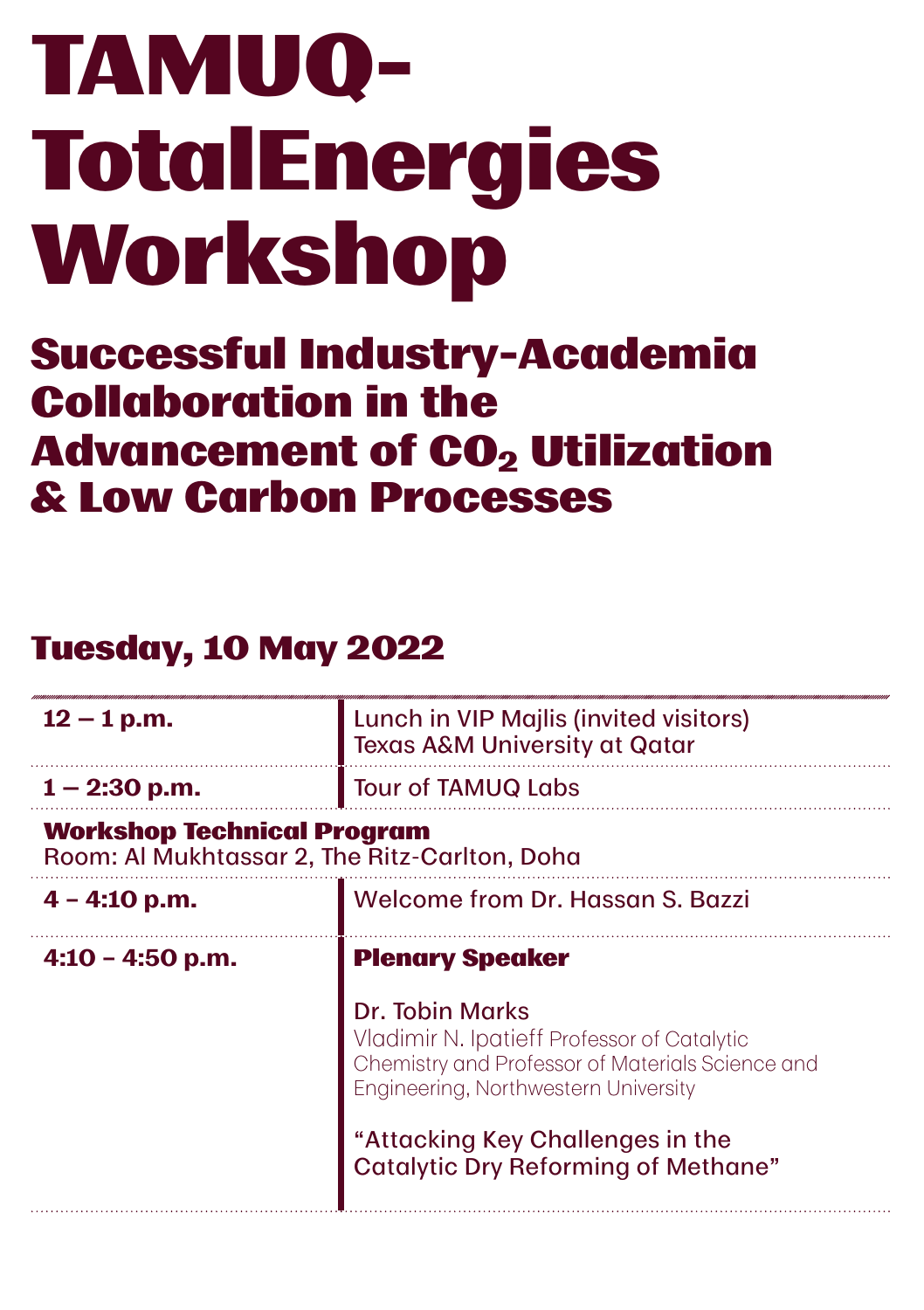| $5 - 6$ p.m.       | <b>Panel Discussion</b>                                                       |
|--------------------|-------------------------------------------------------------------------------|
|                    | "CO <sub>2</sub> Utilization vs. Sequestration: Potentials<br>and Challenges" |
|                    | Prof. Muammer Koc<br>Hamad Bin Khalifa University                             |
|                    | Dr. Dhabia Al-Mohannadi<br>Texas A&M University at Qatar                      |
|                    | Dr. Abdulkarem Amhamed<br>Qatar Environment and Energy Research Institute     |
| $6:15 - 7:15$ p.m. | <b>Poster Session and Networking</b>                                          |
| $7:30 - 9$ p.m.    | Dinner Room: Al Mukhtassar 1                                                  |

#### Wednesday, 11 May 2022

| $8:30 - 9$ a.m.  | <b>Registration and Coffee</b><br>Room: Al Mukhtassar Foyer                                                                                                                                 |
|------------------|---------------------------------------------------------------------------------------------------------------------------------------------------------------------------------------------|
| $9 - 9:30$ a.m.  | <b>Opening and Welcome Remarks</b>                                                                                                                                                          |
|                  | Dr. César Malavé<br>Dean, Texas A&M University at Qatar                                                                                                                                     |
|                  | Mr. Matthieu Bouyer<br>Managing Director and Country Chair,<br><b>TotalEnergies Qatar</b>                                                                                                   |
| $9:30 - 10$ a.m. | <b>Keynote 1</b>                                                                                                                                                                            |
|                  | "CO <sub>2</sub> Utilization in Natural Gas Processing:<br><b>Technology Development from Micro to</b><br>Macro Scale"                                                                      |
|                  | Dr. Nimir Elbashir<br>Project Leader<br>Professor of Chemical Engineering and Petroleum<br>Engineering, Texas A&M University at Qatar<br><b>TEES Gas and Fuels Research Center Director</b> |



 $\overline{\mathbf{A}\mathbf{M}}$  TEXAS A&M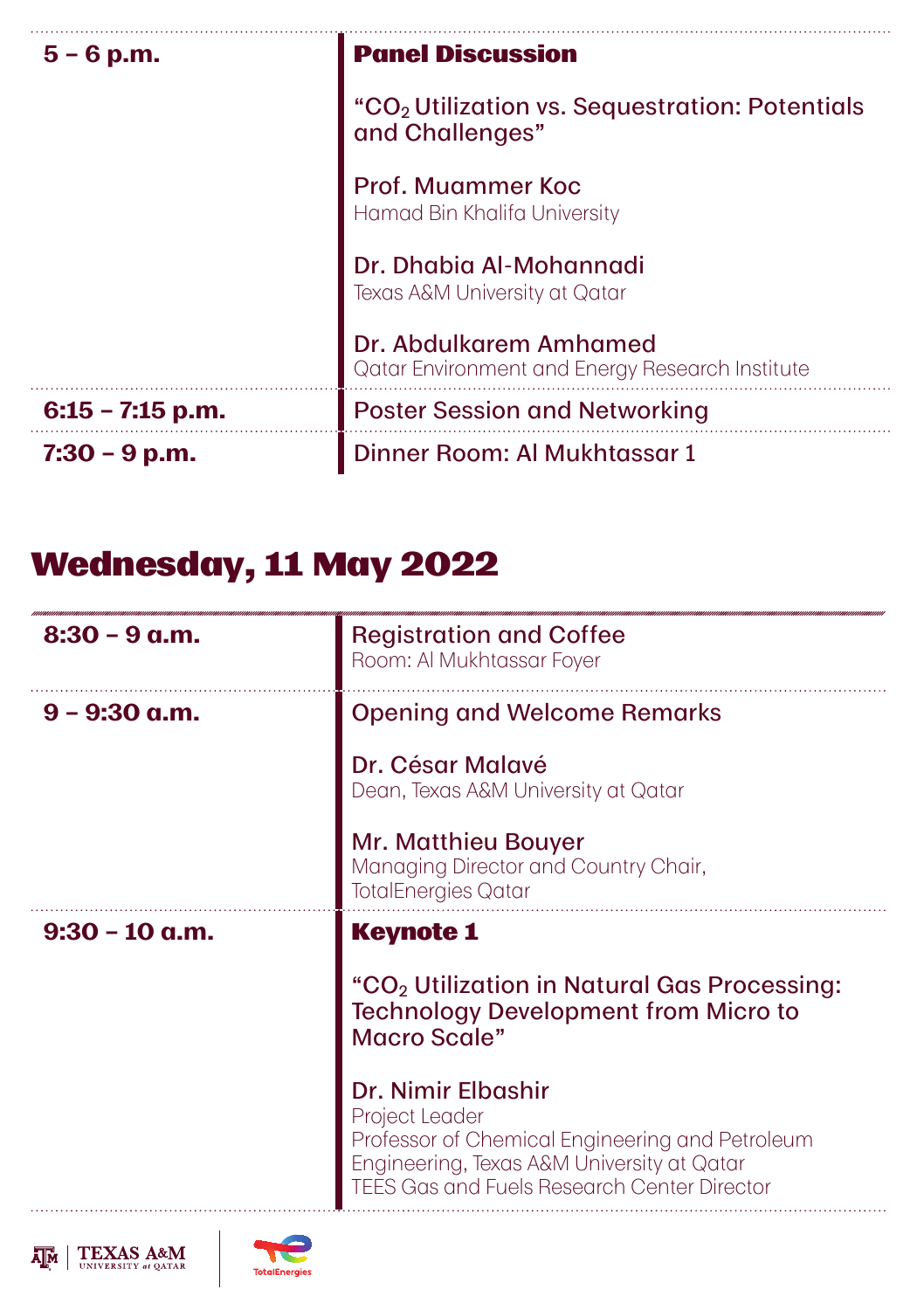| $10 - 10:30$ a.m.          | <b>Keynote 2</b>                                                                                                                                                                                                                                                     |
|----------------------------|----------------------------------------------------------------------------------------------------------------------------------------------------------------------------------------------------------------------------------------------------------------------|
|                            | "TotalEnergies Contribution in Gas<br>Conversion and CO <sub>2</sub> Utilization through<br><b>NPREP Project"</b>                                                                                                                                                    |
|                            | Dr. Olivier Miserque<br>Low Carbon Processes R&D Manager,<br>TotalEnergies OneTech Belgium                                                                                                                                                                           |
| $10:30 - 10:45$ a.m.       | <b>Videos/Award and Recognition Ceremony</b>                                                                                                                                                                                                                         |
| $10:45 - 11:45$ a.m.       | <b>Coffee Break: Poster Session</b><br>and Networking<br>Room: Al Mukhtassar Foyer                                                                                                                                                                                   |
| 11:45 a.m. -<br>12:20 p.m. | <b>Talk 1</b><br>"CO <sub>2</sub> Capture by Adsorption on Engineered<br><b>Molecular Sieves"</b><br>Dr. Gilson Jean-Pierre<br>Emeritus Distinguished Professor Laboratoire Catalyse<br>and Spectrochimie, Normandie University, ENSICAEN,<br>UNICAEN, CNRS ENSICAEN |
| 12:20 - 1:30 p.m.          | Lunch<br>Room: Al Mukhtassar Foyer                                                                                                                                                                                                                                   |
| $1:30 - 2 p.m.$            | <b>Talk 2</b>                                                                                                                                                                                                                                                        |
|                            | "The Future of Zeolites in Net Carbon Zero-<br><b>Transitioning Economies"</b>                                                                                                                                                                                       |
|                            | <b>Dr. Valentin Valtchev</b><br>Directeur de Recherche Laboratoire Catalyse &<br>Spectrochimie, ENSICAEN - Université de Caen -<br><b>CNRS</b>                                                                                                                       |
| $2 - 2:30$ p.m.            | <b>Talk 3</b>                                                                                                                                                                                                                                                        |
|                            | "Unlocking the Decarbonization<br><b>Potential of Gas to Chemical for</b><br>the Industry"                                                                                                                                                                           |
|                            | Dr. Nikolay Nesterenko<br>Head Technology Commercialization,<br><b>Gas Solutions GTB SULZER</b>                                                                                                                                                                      |